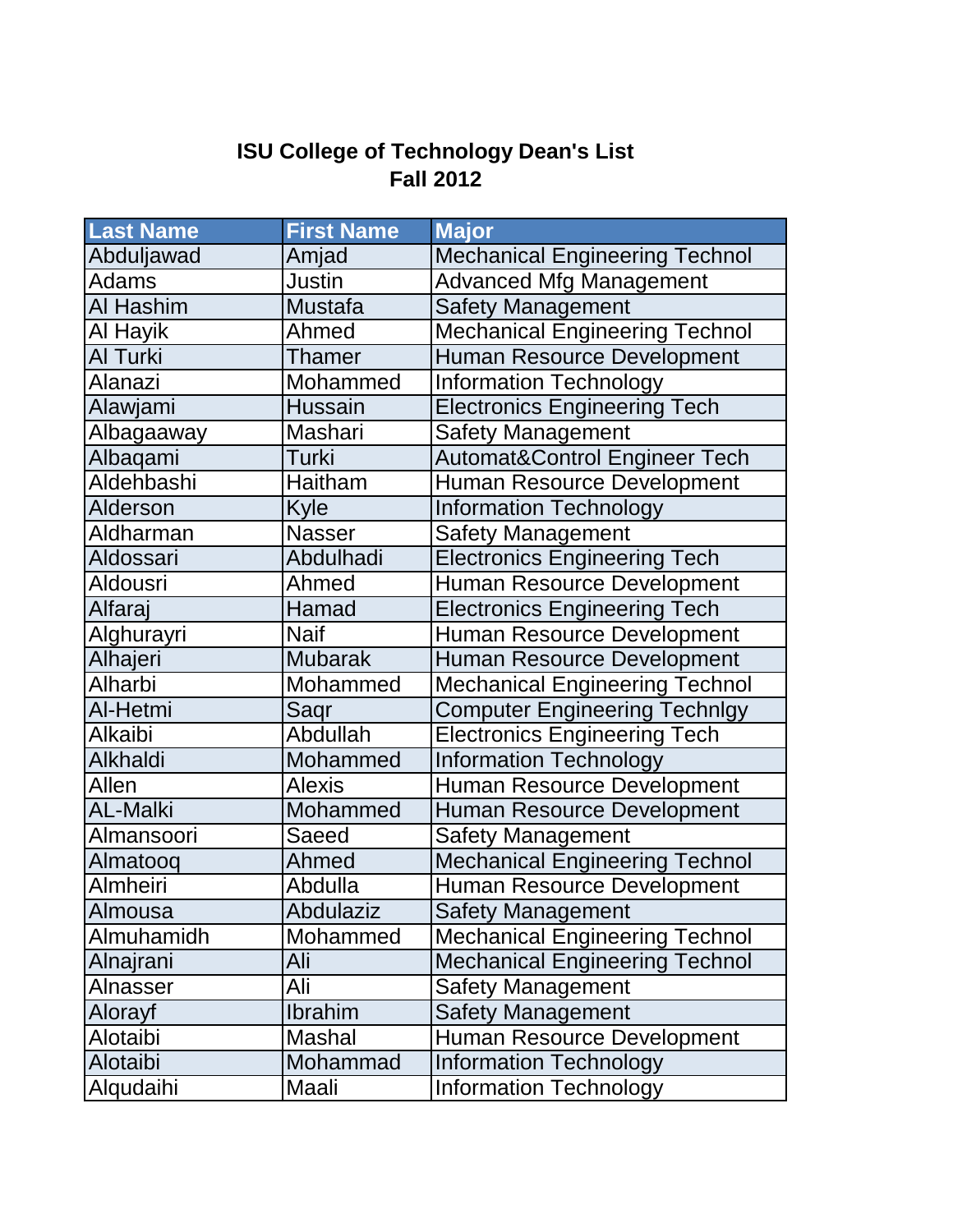| Alqudaihi         | <b>Maathir</b>   | Human Resource Development            |
|-------------------|------------------|---------------------------------------|
| Alrasheed         | Mohammed         | <b>Electronics Engineering Tech</b>   |
| Al-Rawas          | Ahmed            | Human Resource Development            |
| <b>Alrawili</b>   | <b>Musaad</b>    | <b>Electronics Engineering Tech</b>   |
| <b>Alresheed</b>  | Abdulrahman      | <b>Electronics Engineering Tech</b>   |
| <b>Alrshed</b>    | <b>Abdulaziz</b> | Human Resource Development            |
| Alshammari        | Homoud           | <b>Electronics Engineering Tech</b>   |
| Alturki           | Mohamad          | <b>Safety Management</b>              |
| Altuwayjiri       | Mohammed         | <b>Electronics Engineering Tech</b>   |
| Anderson          | Austin           | <b>Prof Aviation Flight Tech</b>      |
| Anderson          | Joseph           | <b>Construction Management</b>        |
| Anderson          | <b>Riley</b>     | <b>Interior Design</b>                |
| Arrojo            | Anthony          | <b>Information Technology</b>         |
| Ashby             | Richard          | <b>Advanced Mfg Management</b>        |
| Axe               | Joshua           | <b>Electronics Engineering Tech</b>   |
| <b>Banda</b>      | Luciano          | <b>Information Technology</b>         |
| <b>Barley</b>     | <b>Tyler</b>     | <b>Information Technology</b>         |
| <b>Beaver</b>     | <b>Derek</b>     | <b>Prof Aviation Flight Tech</b>      |
| <b>Bennett</b>    | Collyn           | <b>Mechanical Engineering Technol</b> |
| <b>Bennett</b>    | Paul             | Technology&Engineering Educ           |
| <b>Bernardino</b> | <b>Nicollete</b> | <b>Interior Design</b>                |
| <b>Betts</b>      | Timothy          | <b>Electronics Engineering Tech</b>   |
| Bogle             | <b>Brennen</b>   | <b>Technology Management</b>          |
| <b>Bolin</b>      | James            | <b>Safety Management</b>              |
| <b>Bowen</b>      | Joshua           | <b>Mechanical Engineering Technol</b> |
| <b>Boyer</b>      | Colby            | <b>Construction Management</b>        |
| <b>Brackall</b>   | <b>Chelsea</b>   | <b>Adult &amp; Career Education</b>   |
| <b>Bramlett</b>   | Kendrick         | <b>Electronics Engineering Tech</b>   |
| <b>Brinck</b>     | Cody             | <b>Automotive Engineering Tech</b>    |
| <b>Brodie</b>     | <b>Marcus</b>    | <b>Automotive Engineering Tech</b>    |
| <b>Brown</b>      | Kay              | <b>Prof Aviation Flight Tech</b>      |
| <b>Bryant</b>     | Spencer          | <b>Prof Aviation Flight Tech</b>      |
| <b>Bunch</b>      | Samuel           | <b>Information Technology</b>         |
| <b>Butler</b>     | Taylor           | <b>Aviation Management</b>            |
| Carpenter         | Christopher      | <b>Prof Aviation Flight Tech</b>      |
| Carrera           | Bryan            | <b>Mechanical Engineering Technol</b> |
| Cauley            | Gary             | <b>Prof Aviation Flight Tech</b>      |
| <b>Childress</b>  | Dexter           | <b>Automotive Engineering Tech</b>    |
| Claussen          | Cameron          | <b>Construction Management</b>        |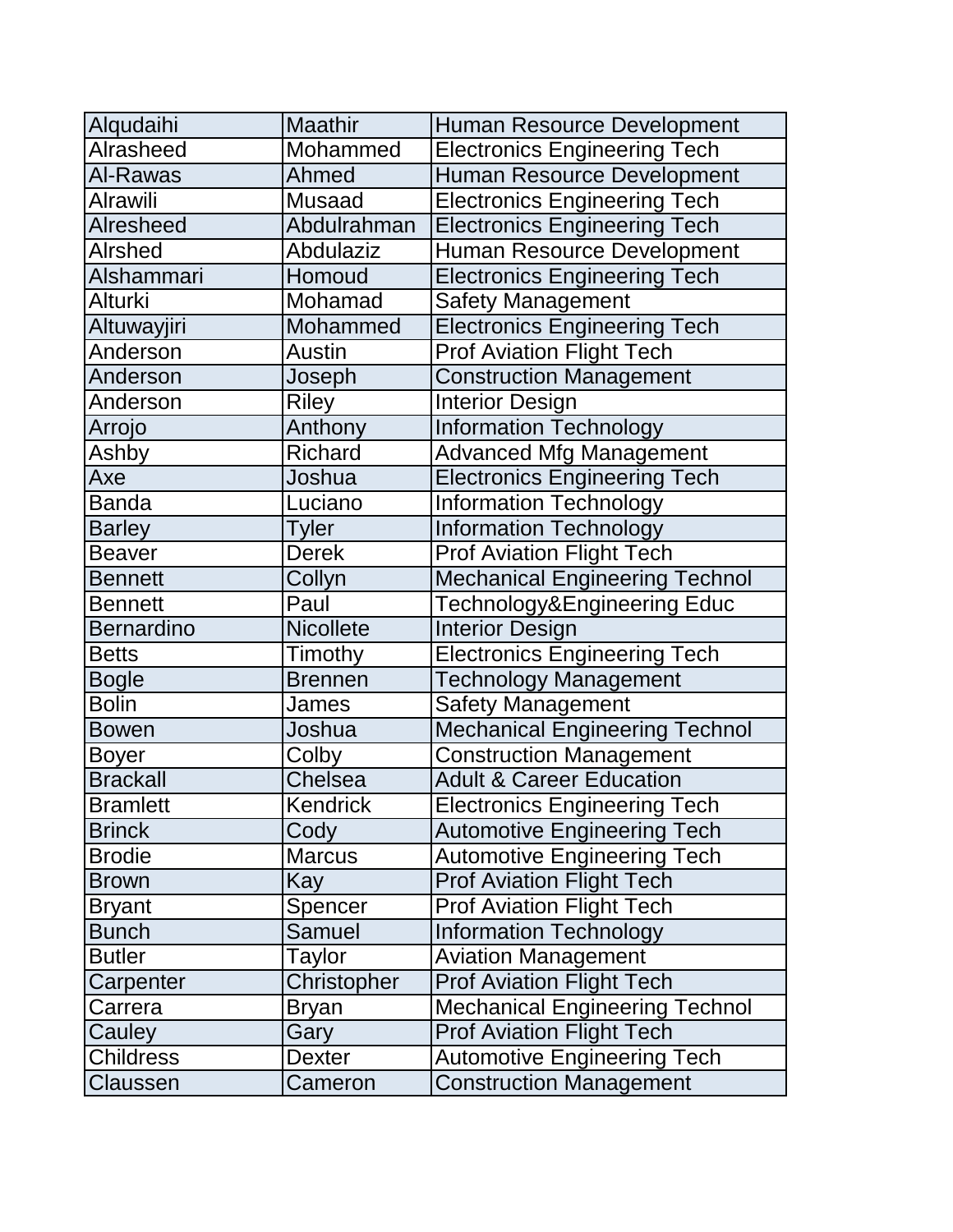| Clendenen      | Adam             | <b>Computer Engineering Technlgy</b>  |
|----------------|------------------|---------------------------------------|
| <b>Clymer</b>  | Travis           | <b>Advanced Mfg Management</b>        |
| Cole           | Joseph           | <b>Information Technology</b>         |
| Collins        | <b>Tyler</b>     | <b>Aviation Management</b>            |
| Combs          | Zachary          | <b>Information Technology</b>         |
| Connelly       | <b>MacKenzie</b> | Textiles, Apparel&Merchandising       |
| <b>Conners</b> | James            | <b>Computer Engineering Technlgy</b>  |
| Cooper         | <b>Brooke</b>    | Human Resource Development            |
| Cottom         | James            | <b>Human Resource Development</b>     |
| Crawford       | <b>Beau</b>      | <b>Mechanical Engineering Technol</b> |
| Crocker        | Jeremy           | <b>Construction Management</b>        |
| <b>Cross</b>   | Carmen           | <b>Adult &amp; Career Education</b>   |
| Culley         | <b>Matthew</b>   | <b>Aviation Management</b>            |
| <b>Dailey</b>  | Chelsea          | <b>Safety Management</b>              |
| <b>Daniel</b>  | Valerie          | Human Resource Development            |
| Daunhauer      | Collin           | Technology&Engineering Educ           |
| Davidson       | <b>Brady</b>     | <b>Safety Management</b>              |
| <b>Davis</b>   | Alexa            | <b>Human Resource Development</b>     |
| Davis          | Meghan           | <b>Adult &amp; Career Education</b>   |
| <b>Deaki</b>   | John             | <b>Prof Aviation Flight Tech</b>      |
| Deal           | Michael          | Technology&Engineering Educ           |
| <b>Doss</b>    | <b>Melissa</b>   | Human Resource Development            |
| Dugan          | <b>Justin</b>    | <b>Safety Management</b>              |
| Dunn           | <b>Todd</b>      | <b>Construction Management</b>        |
| <b>Dye</b>     | Melissa          | <b>Human Resource Development</b>     |
| <b>Dye</b>     | <b>Robert</b>    | <b>Mechanical Engineering Technol</b> |
| <b>Edwards</b> | <b>Desiree</b>   | Human Resource Development            |
| Eickhoff       | <b>Brandon</b>   | <b>Aviation Management</b>            |
| <b>Ellis</b>   | Grace            | <b>Information Technology</b>         |
| <b>Ernst</b>   | Colin            | <b>Information Technology</b>         |
| Erwin          | Cale             | <b>Information Technology</b>         |
| Eubank         | Kyla             | Textiles, Apparel&Merchandising       |
| Fateel         | Fatimah          | <b>Information Technology</b>         |
| Fateel         | Mobeen           | <b>Information Technology</b>         |
| <b>Fink</b>    | Logan            | <b>Information Technology</b>         |
| <b>Fisher</b>  | <b>Brandon</b>   | <b>Mechanical Engineering Technol</b> |
| <b>Fisher</b>  | Jordan           | <b>Information Technology</b>         |
| <b>Fleck</b>   | David            | <b>Prof Aviation Flight Tech</b>      |
| Ford           | Keylaiah         | <b>Information Technology</b>         |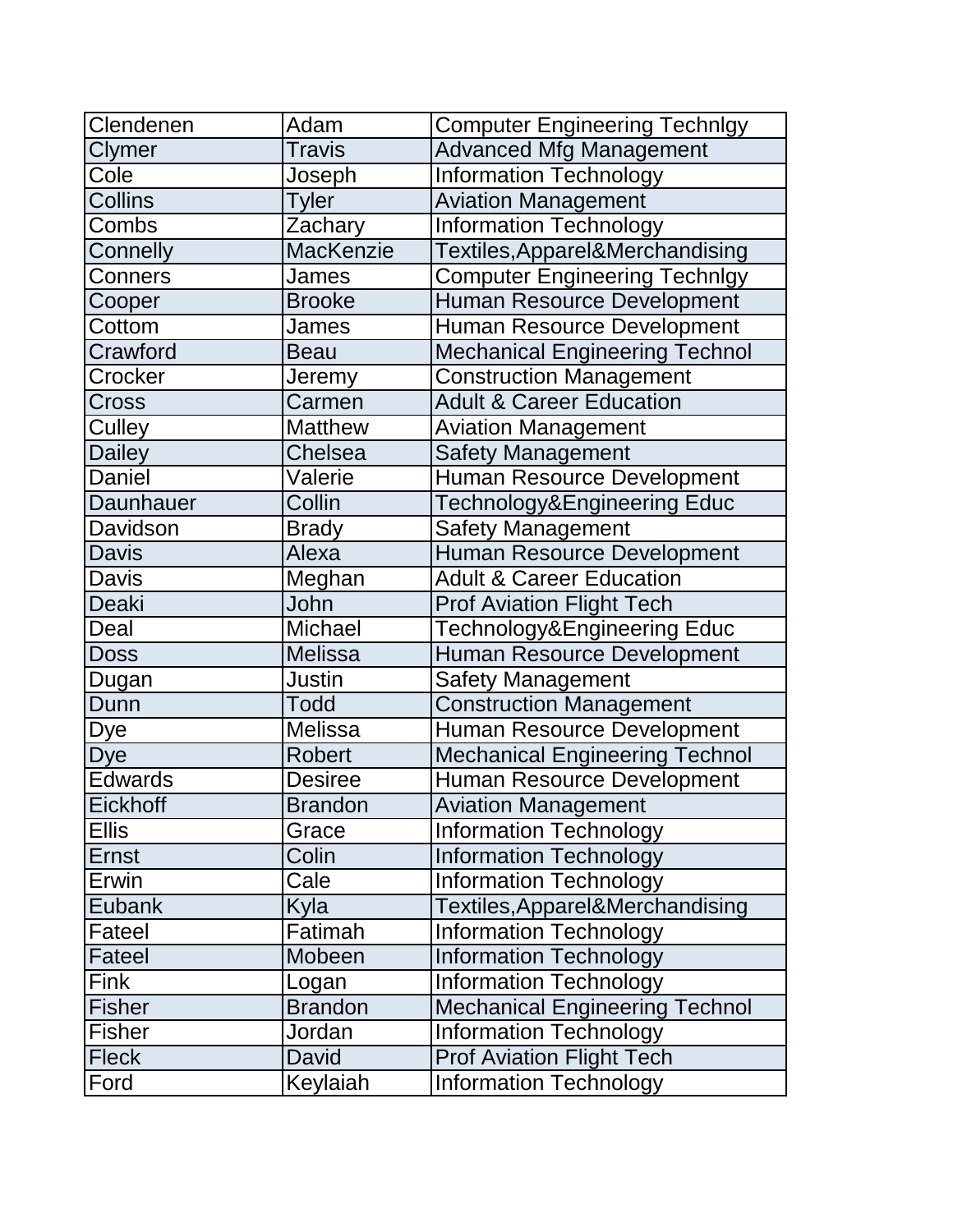| Fosnot           | <b>Bobbi</b>    | <b>Aviation Management</b>            |
|------------------|-----------------|---------------------------------------|
| Fox              | Robert          | <b>Electronics Engineering Tech</b>   |
| Gardner          | <b>Kristina</b> | Human Resource Development            |
| Gaskey           | Erik            | <b>Computer Engineering Technlgy</b>  |
| Giesler          | Kyle            | <b>Construction Management</b>        |
| Gilbert          | <b>Holly</b>    | Human Resource Development            |
| Goelz            | <b>Matthew</b>  | <b>Mechanical Engineering Technol</b> |
| Goodrum-Mitchell | Heavenly        | <b>Computer Engineering Technlgy</b>  |
| Gorbandt         | Ryan            | <b>Mechanical Engineering Technol</b> |
| Gordon           | Joshua          | <b>Prof Aviation Flight Tech</b>      |
| Graham           | <b>Brittany</b> | Human Resource Development            |
| Guinn            | Chase           | <b>Prof Aviation Flight Tech</b>      |
| <b>Haddad Iv</b> | Joseph          | <b>Prof Aviation Flight Tech</b>      |
| Hagedorn         | Tyler           | <b>Mechanical Engineering Technol</b> |
| Hahn             | Jordan          | <b>Prof Aviation Flight Tech</b>      |
| Ham              | <b>Hickory</b>  | <b>Prof Aviation Flight Tech</b>      |
| Hammill          | Lisa            | <b>Information Technology</b>         |
| <b>Hancock</b>   | Angela          | Human Resource Development            |
| Hand             | <b>Schuyler</b> | <b>Construction Management</b>        |
| <b>Hankins</b>   | <b>Billeigh</b> | <b>Interior Design</b>                |
| Hannah           | <b>Tyler</b>    | <b>Prof Aviation Flight Tech</b>      |
| <b>Harrison</b>  | Courtney        | <b>Interior Design</b>                |
| <b>Hart</b>      | <b>Justin</b>   | <b>Mechanical Engineering Technol</b> |
| Hash             | Jacob           | <b>Computer Engineering Technlgy</b>  |
| Haugh            | Faith           | Textiles, Apparel&Merchandising       |
| Hawsawi          | Tarik           | <b>Electronics Engineering Tech</b>   |
| Hazelwood        | Ryan            | Automat&Control Engineer Tech         |
| Helming          | Kristin         | Human Resource Development            |
| <b>Helms</b>     | Khaim           | <b>Information Technology</b>         |
| Henrickson       | Ryan            | <b>Prof Aviation Flight Tech</b>      |
| Henriquez        | Oscar           | <b>Computer Engineering Technlgy</b>  |
| Hernandez        | Michael         | <b>Construction Management</b>        |
| <b>Hickey</b>    | <b>Brooke</b>   | Human Resource Development            |
| Higdon           | Jami            | <b>Prof Aviation Flight Tech</b>      |
| <b>Higgins</b>   | Kendall         | Automat&Control Engineer Tech         |
| <b>Higgins</b>   | <b>Shelby</b>   | Human Resource Development            |
| Hill             | <b>Clinton</b>  | <b>Prof Aviation Flight Tech</b>      |
| Hoard            | Tyler           | <b>Information Technology</b>         |
| Hockel           | <b>Kristine</b> | Human Resource Development            |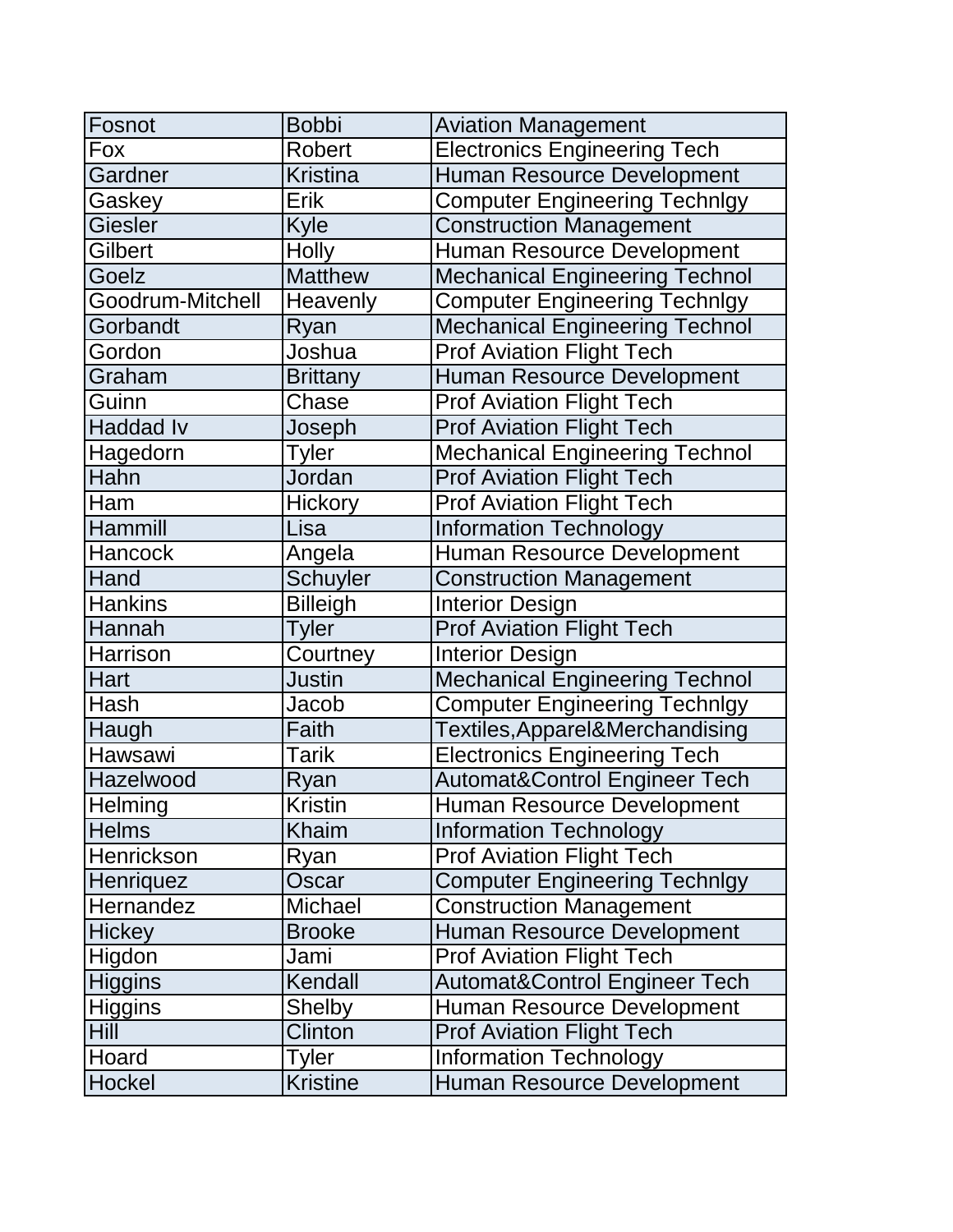| <b>Hodskins</b> | Nathaniel       | <b>Adult &amp; Career Education</b>    |
|-----------------|-----------------|----------------------------------------|
| Hoesli          | David           | Human Resource Development             |
| Holland         | Trey            | <b>Information Technology</b>          |
| Hood            | Joshua          | Human Resource Development             |
| Howe            | Jacob           | <b>Aviation Management</b>             |
| <b>Huber</b>    | <b>Moriah</b>   | <b>Information Technology</b>          |
| <b>Hughes</b>   | John            | <b>Mechanical Engineering Technol</b>  |
| <b>Hults</b>    | <b>Dillon</b>   | <b>Information Technology</b>          |
| <b>Hyde</b>     | Nathaniel       | <b>Prof Aviation Flight Tech</b>       |
| Ingram          | <b>James</b>    | <b>Electronics Engineering Tech</b>    |
| Ivanovich       | Jordan          | <b>Prof Aviation Flight Tech</b>       |
| <b>Jackson</b>  | David           | <b>Construction Management</b>         |
| Jauch           | Robert          | <b>Prof Aviation Flight Tech</b>       |
| Jiang           | <b>Kaile</b>    | <b>Computer Engineering Technlgy</b>   |
| Johnson         | <b>Dior</b>     | Technology&Engineering Educ            |
| Jones           | <b>Clarissa</b> | Human Resource Development             |
| Joseph          | <b>Molly</b>    | Technology&Engineering Educ            |
| Karunaratne     | Yatthra         | <b>Automotive Engineering Tech</b>     |
| Keaffaber       | Grant           | <b>Prof Aviation Flight Tech</b>       |
| Keene           | <b>Charles</b>  | <b>Aviation Management</b>             |
| Kelley          | Sara            | Human Resource Development             |
| Key             | JoAnna          | <b>Interior Design</b>                 |
| Kimble          | William         | <b>Electronics Engineering Tech</b>    |
| King            | Cody            | <b>Information Technology</b>          |
| <b>Kissel</b>   | <b>David</b>    | <b>Prof Aviation Flight Tech</b>       |
| <b>Kizer</b>    | Jerod           | <b>Mechanical Engineering Technol</b>  |
| Knoblett        | Caleb           | <b>Information Technology</b>          |
| Koronkiewicz    | <b>Steven</b>   | <b>Technology&amp;Engineering Educ</b> |
| Kortz           | <b>Bethany</b>  | Human Resource Development             |
| Kreigh          | Lauren          | Textiles, Apparel&Merchandising        |
| <b>Kreps</b>    | Stephanie       | <b>Interior Design</b>                 |
| Lane            | Kelsey          | Textiles, Apparel&Merchandising        |
| Lane            | Leonard         | Human Resource Development             |
| Lehr            | Andrew          | <b>Construction Management</b>         |
| Lindsay         | Sarah           | <b>Adult &amp; Career Education</b>    |
| Lopez           | Ashley          | <b>Human Resource Development</b>      |
| Lopez           | Jonathan        | <b>Construction Management</b>         |
| Magrum          | Joel            | <b>Prof Aviation Flight Tech</b>       |
| Majeedah        | Khaled          | <b>Information Technology</b>          |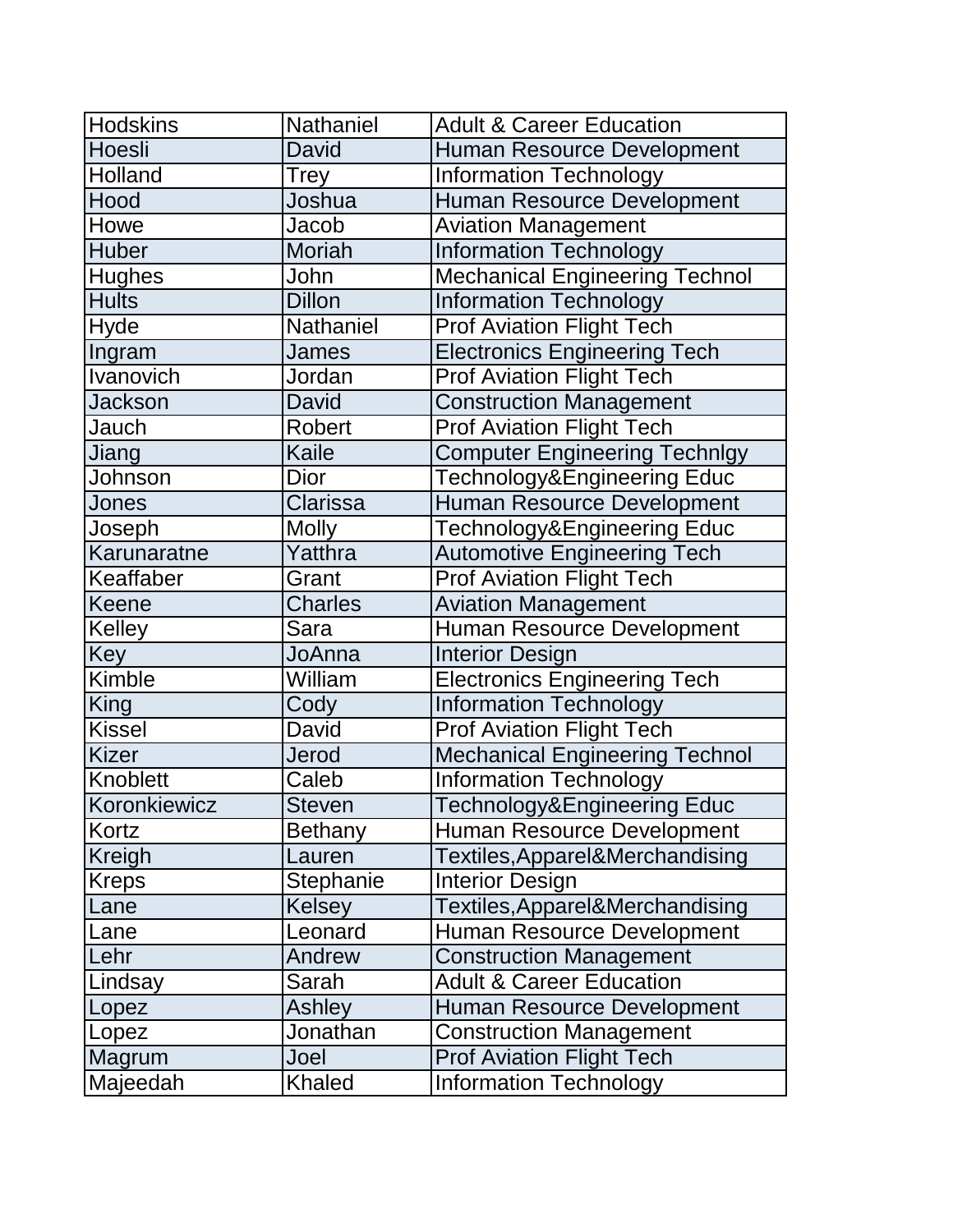| <b>Manke</b>    | Carson           | <b>Packaging Engineering Tech</b>        |
|-----------------|------------------|------------------------------------------|
| <b>Marshall</b> | Jasmine          | <b>Aviation Management</b>               |
| <b>Masset</b>   | Jaylee           | <b>Human Resource Development</b>        |
| <b>McCalman</b> | <b>Demetrius</b> | <b>Aviation Management</b>               |
| <b>McCartin</b> | Alex             | <b>Construction Management</b>           |
| <b>McCauley</b> | Ashley           | <b>Interior Design</b>                   |
| <b>McClure</b>  | <b>Kevin</b>     | <b>Construction Management</b>           |
| <b>McCollom</b> | <b>Austin</b>    | Technology&Engineering Educ              |
| <b>McCoy</b>    | Kyle             | <b>Information Technology</b>            |
| McGlothlin      | Jacqueline       | Human Resource Development               |
| <b>McKamey</b>  | Joseph           | <b>Electronics Engineering Tech</b>      |
| <b>McNabb</b>   | <b>Scott</b>     | <b>Computer Engineering Technlgy</b>     |
| <b>Meadows</b>  | <b>Daniel</b>    | <b>Aviation Management</b>               |
| Mershon         | Alexander        | <b>Mechanical Engineering Technol</b>    |
| <b>Metcalf</b>  | Dakota           | <b>Information Technology</b>            |
| Middleton       | <b>Steven</b>    | <b>Aviation Management</b>               |
| <b>Milam</b>    | Candice          | <b>Adult &amp; Career Education</b>      |
| <b>Miller</b>   | Kimberly         | <b>Prof Aviation Flight Tech</b>         |
| <b>Millikan</b> | <b>Brody</b>     | <b>Prof Aviation Flight Tech</b>         |
| <b>Mills</b>    | Jacob            | <b>Computer Engineering Technlgy</b>     |
| <b>Mitchell</b> | <b>MaKenzie</b>  | Textiles, Apparel&Merchandising          |
| Montel          | <b>Austin</b>    | <b>Automat&amp;Control Engineer Tech</b> |
| Morgan          | Manning          | <b>Prof Aviation Flight Tech</b>         |
| Mowery          | <b>Travis</b>    | <b>Aviation Management</b>               |
| Neuenschwander  | Amber            | <b>Interior Design</b>                   |
| <b>Newlin</b>   | Suron            | <b>Construction Management</b>           |
| <b>Nino</b>     | Francisco        | <b>Packaging Engineering Tech</b>        |
| Nixon           | <b>Trey</b>      | <b>Mechanical Engineering Technol</b>    |
| <b>Noble</b>    | Kelsey           | <b>Construction Management</b>           |
| Noel            | <b>Charles</b>   | <b>Information Technology</b>            |
| <b>Norton</b>   | Samantha         | <b>Aviation Management</b>               |
| O'Lone          | Kyle             | <b>Prof Aviation Flight Tech</b>         |
| Owensby         | <b>Mark</b>      | <b>Computer Engineering Technlgy</b>     |
| Page            | Presley          | <b>Electronics Engineering Tech</b>      |
| Patterson       | Ethan            | <b>Aviation Management</b>               |
| Patterson       | Ryan             | <b>Packaging Engineering Tech</b>        |
| Perry           | Joshua           | <b>Information Technology</b>            |
| <b>Peters</b>   | Christian        | <b>Construction Management</b>           |
| Pierce          | <b>Jack</b>      | <b>Packaging Engineering Tech</b>        |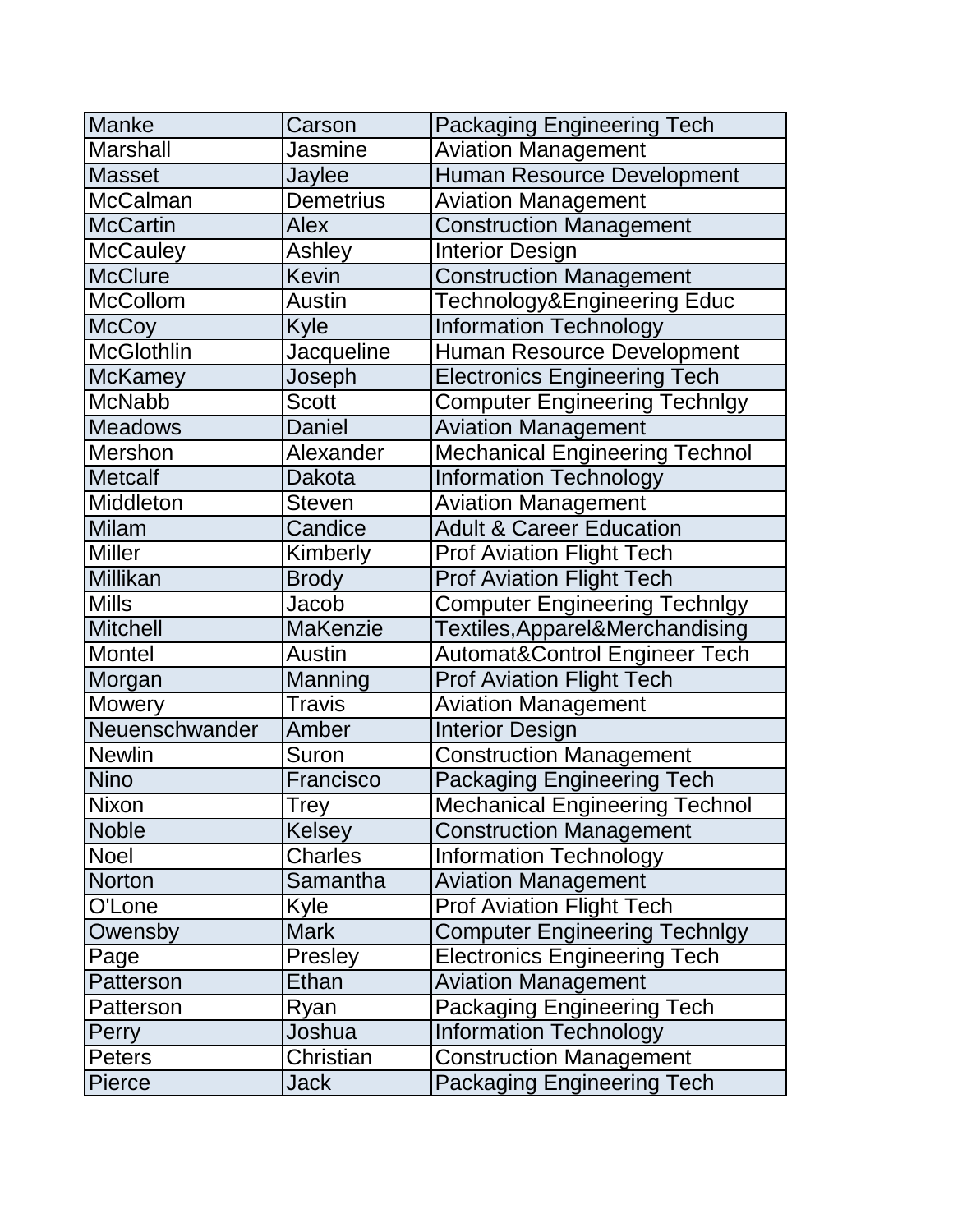| Pigg             | Cale            | <b>Information Technology</b>         |
|------------------|-----------------|---------------------------------------|
| <b>Pilalis</b>   | Alexander       | <b>Information Technology</b>         |
| Popp             | Caleb           | <b>Aviation Management</b>            |
| <b>Rehs</b>      | Cory            | <b>Information Technology</b>         |
| <b>Ridley</b>    | Rassan          | Textiles, Apparel&Merchandising       |
| <b>Riggs</b>     | Jerry           | <b>Mechanical Engineering Technol</b> |
| Robinaugh        | Erika           | Textiles, Apparel&Merchandising       |
| Robinaugh        | <b>Haley</b>    | <b>Interior Design</b>                |
| Rogers           | John            | <b>Information Technology</b>         |
| Rosenbarger      | <b>Patrick</b>  | <b>Prof Aviation Flight Tech</b>      |
| Rosenow          | <b>Jennifer</b> | Human Resource Development            |
| <b>Ross</b>      | <b>Austin</b>   | <b>Information Technology</b>         |
| Rumbaugh         | Logan           | <b>Prof Aviation Flight Tech</b>      |
| <b>Sabelhaus</b> | <b>Justin</b>   | <b>Prof Aviation Flight Tech</b>      |
| Sachtjen         | Joseph          | <b>Information Technology</b>         |
| <b>Saleh</b>     | Jamal           | Human Resource Development            |
| Schlesinger      | <b>Neil</b>     | <b>Information Technology</b>         |
| <b>Schutte</b>   | Jacob           | <b>Prof Aviation Flight Tech</b>      |
| Schwibbe         | Kimmi           | <b>Adult &amp; Career Education</b>   |
| <b>Secrest</b>   | Ray             | <b>Construction Management</b>        |
| <b>Servis</b>    | Eric            | <b>Information Technology</b>         |
| Shah             | Palak           | <b>Electronics Engineering Tech</b>   |
| Shamsaie         | Adam            | Human Resource Development            |
| Shaul            | <b>Blake</b>    | <b>Prof Aviation Flight Tech</b>      |
| <b>Sinders</b>   | Sean            | <b>Computer Engineering Technlgy</b>  |
| <b>Skeel</b>     | Jason           | <b>Information Technology</b>         |
| <b>Smith</b>     | Andrew          | <b>Construction Management</b>        |
| Smith            | Jacob           | Technology&Engineering Educ           |
| <b>Spires</b>    | Christian       | <b>Construction Management</b>        |
| Sprinkle         | Tina            | Human Resource Development            |
| <b>Stamper</b>   | Justin          | <b>Aviation Management</b>            |
| Stechmiller      | Dan             | <b>Information Technology</b>         |
| <b>Steele</b>    | Aaron           | <b>Prof Aviation Flight Tech</b>      |
| <b>Stefancik</b> | John            | <b>Safety Management</b>              |
| <b>Stephens</b>  | Katharine       | Textiles, Apparel&Merchandising       |
| <b>Stewart</b>   | <b>Austin</b>   | <b>Mechanical Engineering Technol</b> |
| Stinchcomb       | Jami            | <b>Mechanical Engineering Technol</b> |
| Stoermann        | Laura           | Textiles, Apparel&Merchandising       |
| <b>Strain</b>    | Joshua          | Technology&Engineering Educ           |